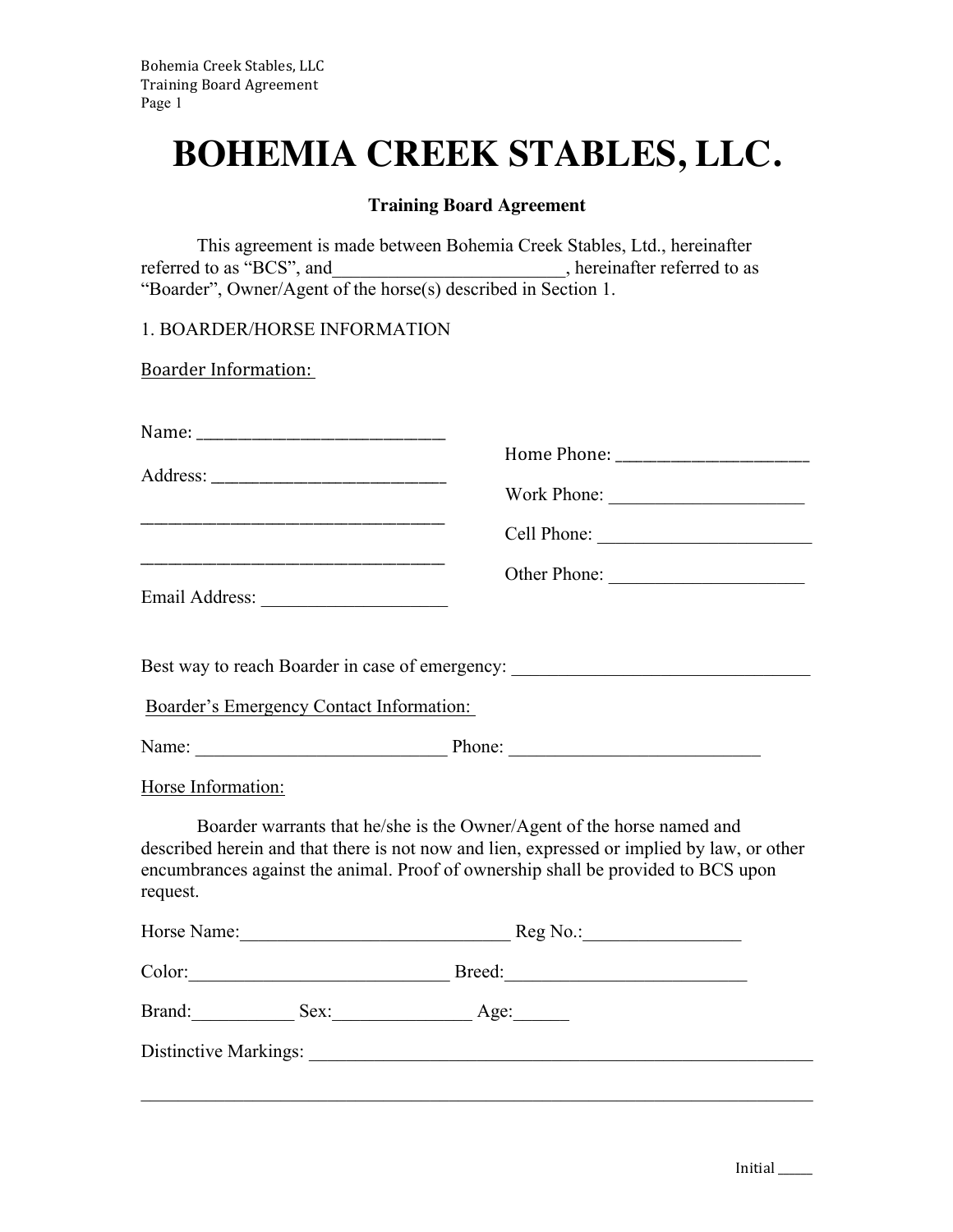Bohemia Creek Stables, LLC Training Board Agreement Page 2

 $\mathcal{L}_\text{max} = \frac{1}{2} \sum_{i=1}^{n} \frac{1}{2} \sum_{i=1}^{n} \frac{1}{2} \sum_{i=1}^{n} \frac{1}{2} \sum_{i=1}^{n} \frac{1}{2} \sum_{i=1}^{n} \frac{1}{2} \sum_{i=1}^{n} \frac{1}{2} \sum_{i=1}^{n} \frac{1}{2} \sum_{i=1}^{n} \frac{1}{2} \sum_{i=1}^{n} \frac{1}{2} \sum_{i=1}^{n} \frac{1}{2} \sum_{i=1}^{n} \frac{1}{2} \sum_{i=1}^{n} \frac{1$ 

| Special Instructions:             |                            |  |
|-----------------------------------|----------------------------|--|
| Veterinarian:                     | Phone:                     |  |
| Farrier:                          | Phone:                     |  |
| Insurance Carrier:<br>Police No.: | Phone:<br>Expiration Date: |  |
| Coverage:                         | Value of Horse:            |  |

In the event of colic or serious injury or illness, said horse IS / IS NOT a surgical candidate (circle one). Boarder pre-approves and hereby guarantees payment for surgical procedures that cost \$\_\_\_\_\_\_\_\_\_\_\_\_\_\_\_\_\_or less.

Should BCS feel that medical treatment is needed for the aforementioned horse and BCS is unable to contact Boarder within a reasonable amount of time, which time shall be judged and determined solely by BCS, BCS is then hereby authorized to secure emergency veterinary care and/or blacksmith care, and by any licensed providers of such care who are selected by BCS, as BCS determines is required for the health and well-being of said horse. The cost of such care secured shall be due and payable within thirty (30) days from the date Boarder receives notice thereof.

If this Agreement provides the herein described boarding services for more than one horse, the same information in the same format, as provided in Section 1, shall be set in writing and attached hereto as Exhibit "A", which is hereby incorporated in full by reference.

2. INOCULATIONS AND TESTS: Boarder avers that the aforementioned horse has not been exposed to any contagious or infectious diseases for two weeks prior to boarding. Further, Boarder warrants that said horse has the following inoculations and tests:

| Equine Infectious Anemia | <b>Strangles</b>     |
|--------------------------|----------------------|
| (Coggins) Negative       | Tetanus (optional)   |
| Flu/Influenza            | West Nile (optional) |
| <b>EWV</b> Encephalitis  | Botulism (optional)  |
| Rhinopneuminitis         |                      |

\_\_\_\_\_Rabies

Proof of the above shall be furnished to BCS prior to moving aforementioned horse on to the premises. Boarder shall provide BCS with updated inoculation records whenever new records are acquired.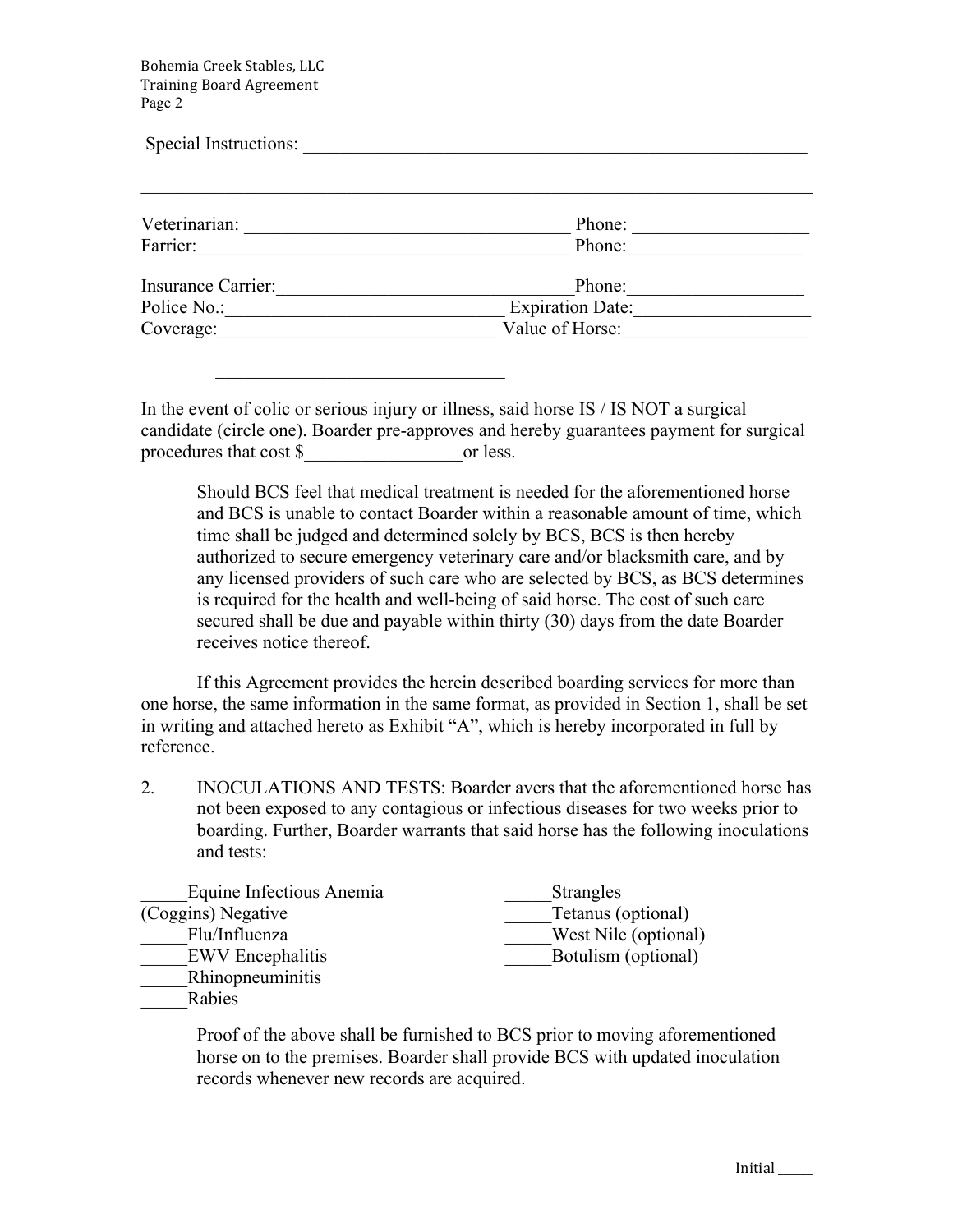- 3. STANDARD OF CARE: Pursuant to Maryland State Law, Article 27, Section 59, BCS agrees to provide normal and reasonable care to maintain the health and well-being of said horse.
- 4. CARE AND FEEDING: Provided as follows and the discretion of BCS: Grain and hay currently utilized by BCS or as provided by Boarder, daily turn-out (weather permitting and in a paddock determined by BCS with the input of the Boarder). Blanketing will be done as per management's choice. All materials including, but not limited to, hay, grain and additional services above those outlined herein (e.g. Individual turnout or items indicated in the List of Additional Services) that are requested or given by Boarder and are in addition to what is provided and considered reasonable by BCS, will be considered as an extra charge and will be billed to the Boarder each month in accordance with the List of Additional Services that is in effect at the time.
- 5. OTHER CARE: Deworming: BCS agrees to implement a deworming program, consistent with recognized standards, all at the Boarders expense. Farrier Care: At the Boarder's expense, BCS will arrange for the farrier care for said horse if the Boarder has requested it of if the horse is in need of farrier care for the welfare of the horse as determined by BCS. Veterinary Care: BCS has the right in its sole discretion at the expense of the Boarder to provide reasonable veterinarian care, if BCS or its agents reasonably believe that said horse is in need of emergency veterinary care and/or general health care. Boarder is obligated to pay the expenses of the above-referenced services in accordance with the List of Additional Services effective as of the time the service was performed. Such bill shall be paid within thirty (30) days from the date it is submitted to Boarder.
- 6. FEES: In consideration of \$30.00 per horse per day (\$900.00 per month) paid by Boarder in advance for the first month and within 7 days of invoicing by BCS. BCS agrees to board said horse beginning 20 on a month-tomonth basis. Partial month shall be paid on a pro-rata basis based on the number of days boarded in a standard 30 day month.
- 7. EXPENSES: The TRAINING BOARD fee of \$30.00 per horse per day includes an assigned stall as determined by BCS, feed, hay, daily turn-out (weather permitting). Training includes three to four professional training rides per week which may be, but are not limited to, the following: a professional ride wherein a BCS trainer rides Boarder's horse or the purpose of training said horse, a lesson wherein a BCS instructor trains Boarder, regardless of whether the horse belongs to Boarder or to BCS, or a lesson wherein a BCS trainer works with both the Boarder and his/her horse. All other expenses such as but not necessarily limited to, those items denoted in the List of Additional Services are the responsibility of the Boarder. These expenses will be itemized on the Boarder's bill. The boarder shall bear all costs incidental to the purposes of this agreement, including, but not limited to, veterinary and farrier costs, entry fees, transporting, training, lessons, special equipment, etc.
- 8. RIGHT TO LIEN: Boarder agrees that BCS has and may assert and exercise its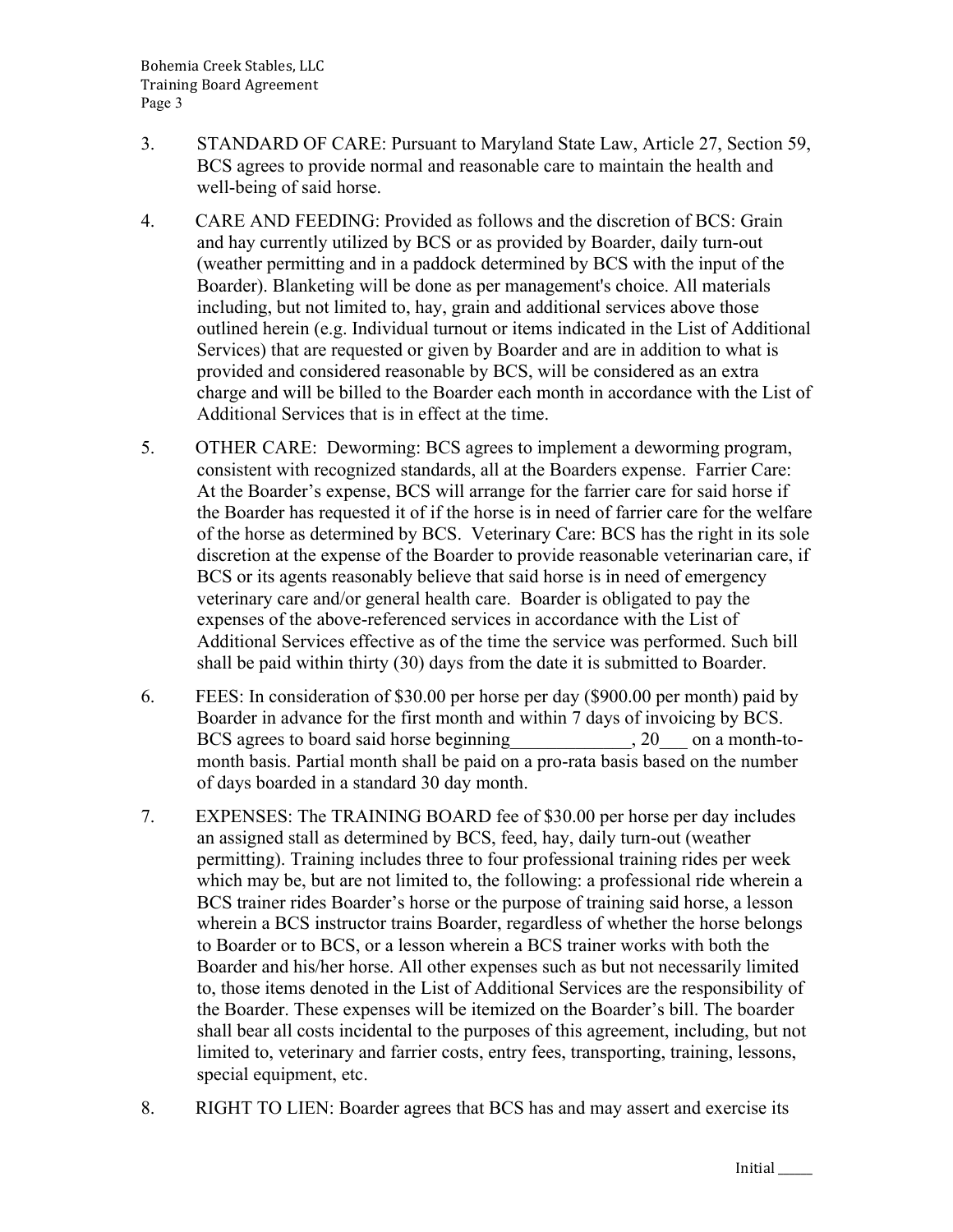right of lien against horse and property for amount due, including late fees, and shall enforce lien and sell said horse for amount due in accordance with Maryland Code of Commercial Law 16-401 and 16-70.

- 9. LOSSES: BCS is not responsible for any loss of horses, tack, and/or equipment kept by the Boarder upon BCS' premises due to accident, illness, fire, theft, natural disaster, or negligence of the Boarder. This includes, but is not limited to, any personal injury or disability the horse may receive while on BCS' premises.
- 10. REMOVAL OF BOARDERS HORSE: BCS has the right to request Boarder to immediately remove its horse from BCS; premises, if in BCS' reasonable judgement, either Boarder or Boarder's horse presents a danger to other horses located at the stable and/or patron of BCS, or if, in BCS' reasonable judgment, Boarder or his/her horse is unsuitable for BCS' business. In the event that BCS requests that Boarder remove his/her horse from BCS' premises, Boarder shall immediately remove horse and shall forfeit the balance of the boarding fee of the month during which such removal occurs.
- 11. HOLD HARMLESS: Boarder agrees to hold BCS harmless from any claim resulting from damage or injury caused by said horse, Boarder and/or his/her guests and invitees, and agrees to pay legal fees incurred by BCS in defense of a claim resulting from damage by same.
- 12. BCS RULES: Boarder hereby acknowledges receipt and understanding of the Rules set forth in BCS' "Farm Policies", which are incorporated by reference in full, as if fully set forth herein. BCS may revise these Rules at any time and Boarder agrees and revision shall have the same force and effect as current rules.
- 13. TERMINATION: Boarder may remove his/her horse only after thirty (30) days WRITTEN notice is given to BCS. If Boarder fails to give WRITTEN notice of his/her intent to remove the horse from BCS, Boarder forfeits one-half month's board. No oral notice will be accepted. Should Boarder have an unpaid balance, Boarder may not remove the horse or his/her personal property from the premises until all balances have been paid or a written and binding agreement has been made setting forth a payment schedule.
- 14. REMOVAL OF BOARDER'S PROPERTY: Boarder agrees to remove all personal belongings from BCS's Premises within fifteen (15) days of termination of this agreement, provided Boarder does not have an unpaid balance. After thirty (30) days, BCS will consider said belongings abandoned and has the right to dispose of, sell, or charge for storage for same, regardless of value.
- 15. FAILURE TO MAKE PAYMENT: In the event Boarder fails to make timely payments and is thirty (30) days past the invoice due date, a late fee of \$25.00 per month will be assessed until the bill is paid in full. Boarder is responsible for costs of collection, including but not limited to, reasonable attorney's fees. Boarder is responsible for any returned checks. There will be a \$30.00 charge assessed for returned checks. Late fees will incur and be applied to the Boarder's account. The